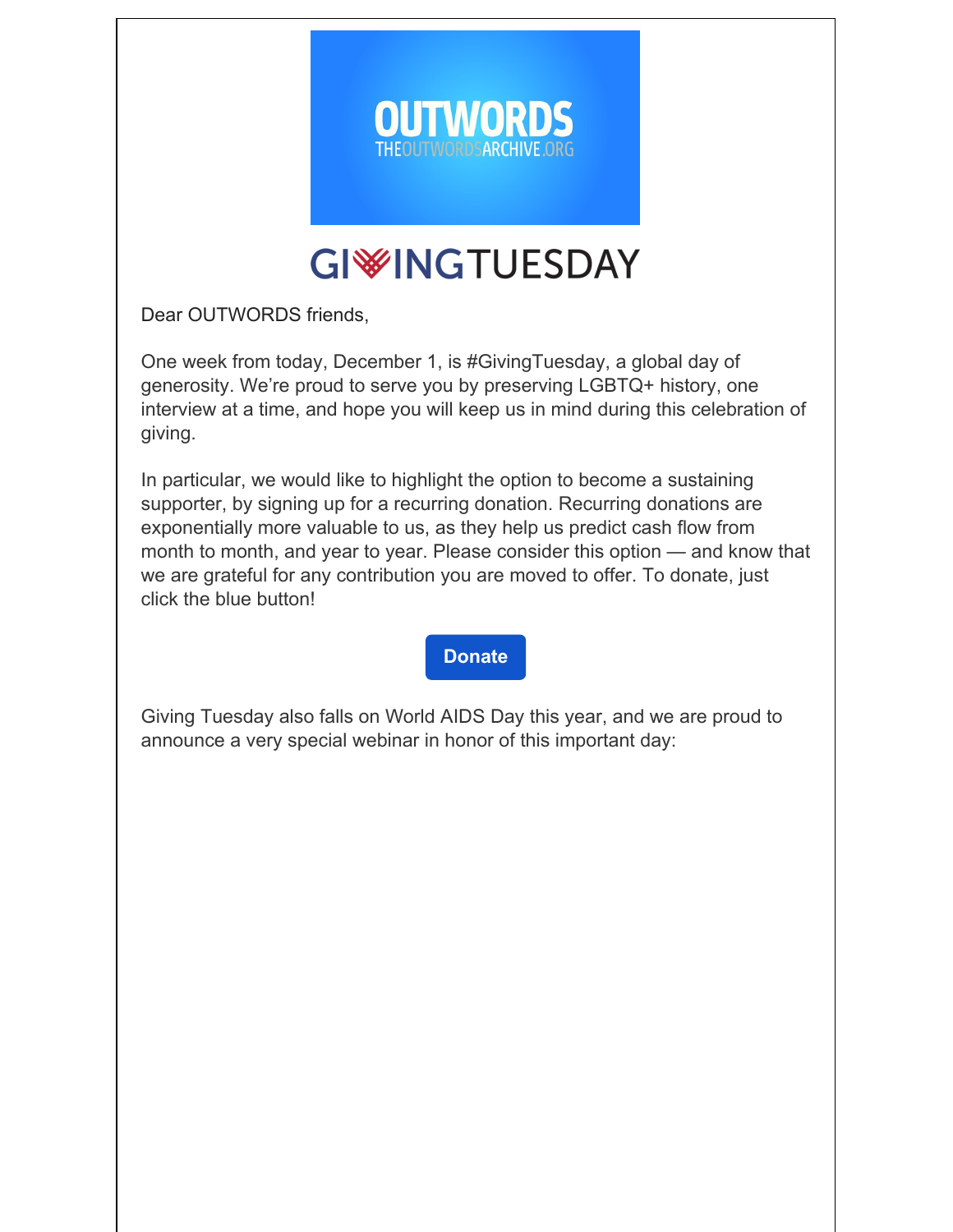# GILEAD & OUTWORDS PRESENT

ERETIND **HIV/AIDS ACTIVISTS SPEAK OUT** TUESDAY, DECEMBER 1, 5PM PT/8PM ET

In the face of the COVID pandemic, 38 million people worldwide continue to live with HIV. Join us for a special **World AIDS Day webinar, as six US activists reflect on** their courageous confrontations with HIV/AIDS, parallels between HIV and COVID, and the challenges ahead.









**Doc Duhon** 

**Juan-Manuel Alonso** 



## **Register at:** bit.ly/aidsdaypanel

**Eric Sawyer** 



### Gilead and OUTWORDS present: **HERE AND NOW: HIV/AIDS Activists Speak Out**

Tuesday, December 1, at 5pm Pacific Time/8pm Eastern Time

Event is free & open to the public;**register on Zoom at**: **[bit.ly/aidsdaypanel](https://bit.ly/aidsdaypanel)**

As a new virus sweeps the globe in 2020, 38 million people worldwide continue to live with HIV. On this World AIDS Day, join us as six activists from across the US come together to speak on the daring and creative ways they confronted HIV/AIDS, parallels between HIV and COVID, stigma then vs. stigma now, and the challenges facing HIV/AIDS activists as we prepare to welcome a new administration.

Moderated by **Jason Walker**, Senior Coordinator of Grassroots Advocacy for Health GAP

Panelists:

**Juan-Manuel Alonso**, Artist Living with HIV **Elia Chino**, Founder/Executive Director, Fundación Latinoamericana de Acción Social **James Credle**, Decorated Veteran, Retired Dean, Rutgers University